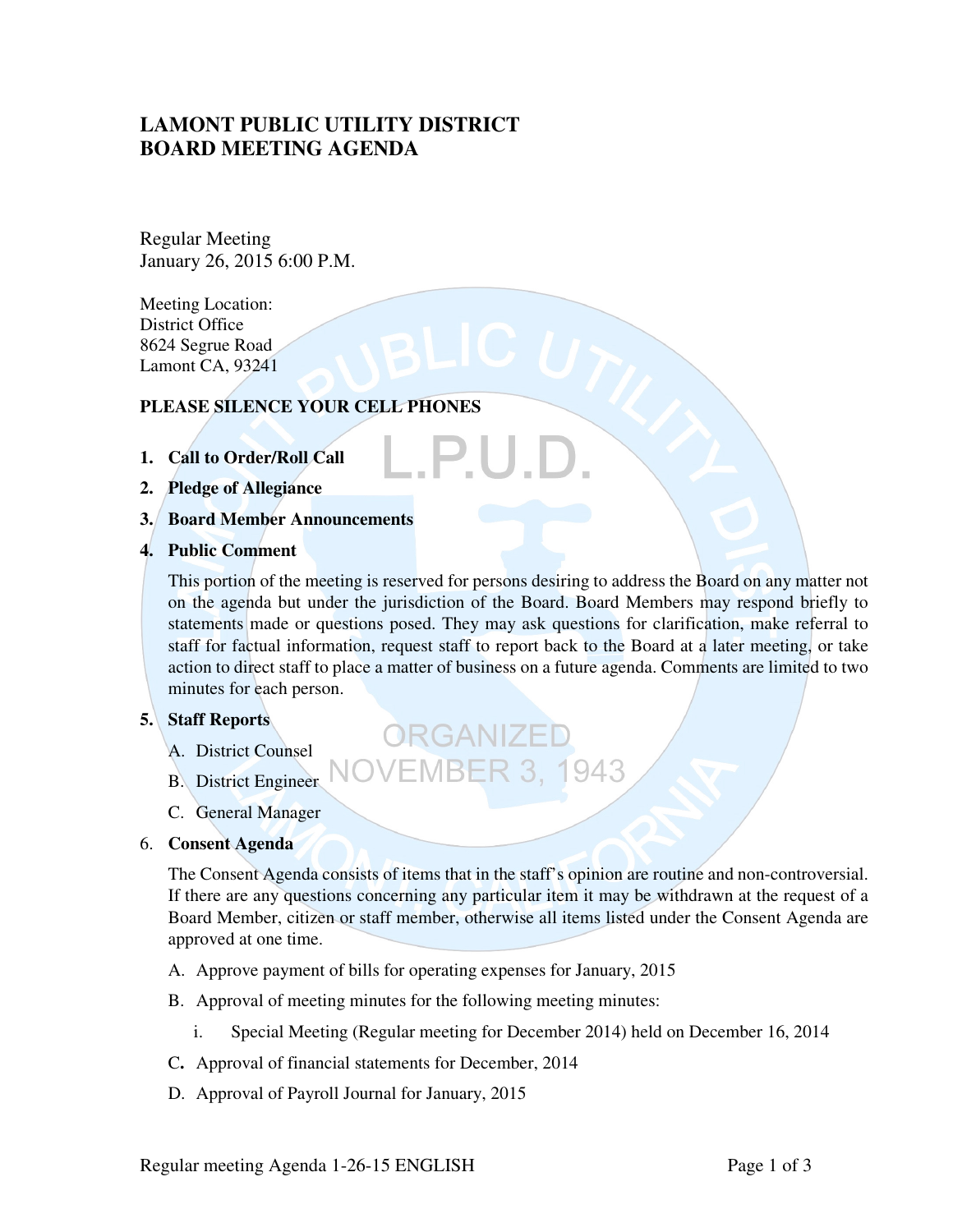- E. Progress Pay Estimates (PPE) for Capital Projects for December, 2014.
	- i. Water Well #19, PPE #8, Brough Construction Inc., \$24,367.50
	- ii. Bernard Ave and Palm Ave Waterline Relocation and Valve Installation Project, PPE #5, Brough Construction Inc., \$69,748.05
	- iii. Well #5 Emergency Generator Project, PPE#2, Brough Construction Inc., \$114,380.00.
	- iv. Well #13 Site Improvements Project, PPE#1, Brough Construction Inc., \$12,497.75.
	- v. SSMP Sewer Collection System Cleaning & Video Inspection Project, PPE#8, National Plant Services, Inc., \$6,868.78.

### **7. Regular Agenda**

- A. Report and Possible Minute Action: Consideration and possible adoption of the Board Meeting Calendar for the 2015 calendar year; **General Manager, Nick Turner**
- B. Report and Possible Minute Action: Selection of Finance and Capital Projects Committee Members; **General Manager, Nick Turner**
- C. Report and Possible Minute Action: Consideration and approval of Public Records Retention and Destruction Policy; **General Manager, Nick Turner**
- D. Report and Possible Minute Action: Analysis of credit card payment option for customers over the past six months and possible implementation of payments online; **General Manager, Nick Turner**
- E. Report and Possible Minute Action: Consideration and approval of Contract Change Order No. 2 for the Well #13 Site Improvements Project to Brough Construction Inc. in the amount of \$655.53; **District Engineer, JT Gardiner**
- F. Report and Possible Minute Action: Consideration and approval of Contract Change Order No. 3 for the Well #13 Site Improvements Project to Brough Construction Inc.; **General Manager, Nick Turner NOVEMBER 3, 1943**
- G. Report and Possible Minute Action: Approval of Contract Change Order No. 2 for the Tank Demolition Project to NSM Recycling in the amount of \$783.00; **General Manager, Nick Turner**
- H. Report and Possible Minute Action: General Manager Reports; **General Manager, Nick Turner**
- I. Report and Possible Minute Action: Consideration and approval of CEQA document for the implementation of Plan "B" for effluent disposal; **District Engineer, JT Gardiner**
- J. Report and Possible Minute Action: Consideration and approval of Title 22 Update for the implementation of Plan "B" for effluent disposal; **District Engineer, JT Gardiner**
- K. Report and Possible Minute Action: Consideration and approval of Contract Change Order No. 4 for the Bernard Ave and Palm Ave Waterline Relocation and Valve Installation Project to Brough Construction Inc. in the amount of \$1,683.35; **District Engineer, JT Gardiner**